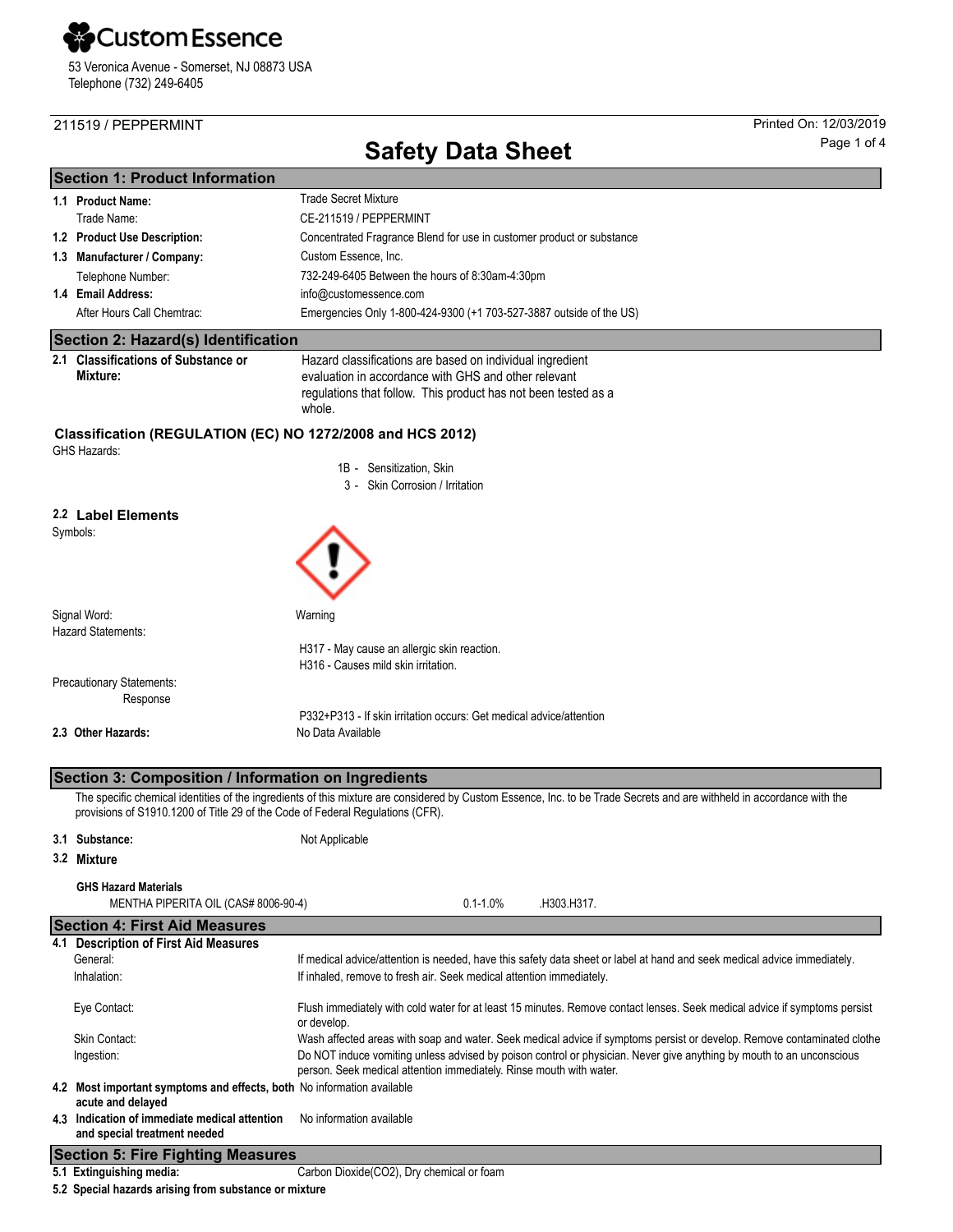# **Safety Data Sheet** Page 2 of 4

-Do not use water on burning material

-Avoid sources of ignition (eg. sparks, open flames, heat) near empty containers

| 5.3 Advice for firefighters                                                         | No specific advice                                                                                                                                                                                                                    |
|-------------------------------------------------------------------------------------|---------------------------------------------------------------------------------------------------------------------------------------------------------------------------------------------------------------------------------------|
| <b>Section 6: Accidental Release Measures</b>                                       |                                                                                                                                                                                                                                       |
| 6.1 Personal Precautions, Protective<br><b>Equipment, and Emergency Procedures:</b> | Remove all sources of ignition. Avoid inhalation, skin, and eye contact. Ensure proper ventilation.                                                                                                                                   |
| 6.2 Environmental Precautions:                                                      | Discharge into the environment must be avoided. Keep out of sewers, drainage areas, or waterways. Report spills and<br>releases to the appropriate local, state, and federal agencies.                                                |
| 6.3 Methods for containment and cleaning up:                                        | Soak with sweeping compound or similar absorbent material. Discard in suitable waste container and dispose in accordance<br>with regulations. Then wash with detergent and water.                                                     |
| <b>Section 7: Handling and Storage</b>                                              |                                                                                                                                                                                                                                       |
| 7.1 Precautions for safe handling:                                                  | Keep away from sparks, open flames, and excessive temperatures. Avoid contact with skin, eyes, or clothing. Avoid                                                                                                                     |
|                                                                                     | inhalation. Always keep container tightly closed and labeled. Avoid eating, drinking, and smoking near areas where material<br>is stored or handled. Wear appropriate gloves, eye, and face protection. Follow good personal hygiene. |
| incompatibilities:                                                                  | 7.2 Precautions for safe storage, including any Store in a cool, dry area with adequate ventilation. Keep container tightly closed when not in use.                                                                                   |
| Empty container handling:                                                           | Empty containers should be completely drained, properly closed and returned to a drum or container disposal service. Do<br>not reuse or alter containers in any way.                                                                  |
| 7.3 Specific end uses:                                                              | No Information Available                                                                                                                                                                                                              |
| <b>Section 8: Exposure Control / Personal Protection</b>                            |                                                                                                                                                                                                                                       |
| 8.1 Control Parameters                                                              |                                                                                                                                                                                                                                       |
| 8.2 Exposure Controls                                                               | Avoid high temperatures while processing.                                                                                                                                                                                             |
| <b>Engineering Controls</b>                                                         | Appropriate ventilation is required where product is handled and used.                                                                                                                                                                |
| <b>Environmental Exposure Controls</b>                                              | Minimize environmental release.                                                                                                                                                                                                       |
| <b>Personal Protective Equipment</b>                                                |                                                                                                                                                                                                                                       |
| Respiratory protection:                                                             | Respirators should be selected based on the form and concentration of contaminant in air and in accordance with OSHA (29<br>CFR 1910.134). Usually not required.                                                                      |
| Protective clothing:                                                                | When contact is likely, wear protective gloves and clothing.                                                                                                                                                                          |
| Eye protection:                                                                     | Use goggles or face shield when eye contact might occur.                                                                                                                                                                              |
| HMIS PPE Code:                                                                      | B (Safety glasses, gloves)                                                                                                                                                                                                            |
| Occupational exposure limits:                                                       | Have not been established                                                                                                                                                                                                             |
| <b>Section 9: Physical and Chemical Properties</b>                                  |                                                                                                                                                                                                                                       |
| 9.1 Information on basic physical and chemical properties                           |                                                                                                                                                                                                                                       |
| Physical State:                                                                     | Liquid                                                                                                                                                                                                                                |
| Color (Gardner Scale):                                                              | <b>WHITE</b>                                                                                                                                                                                                                          |
| Odor:                                                                               | To match target                                                                                                                                                                                                                       |
| Odor Threshold:                                                                     | No Data Available                                                                                                                                                                                                                     |
| pH value @ 20°C :                                                                   | No Data Available                                                                                                                                                                                                                     |
| Vapor Pressure (mm Hg @ 20°C) :                                                     | 0.023                                                                                                                                                                                                                                 |
| Specific Gravity:                                                                   | 1.009                                                                                                                                                                                                                                 |
| Relative Vapor Density (air = 1):                                                   | > 1                                                                                                                                                                                                                                   |
| Solubility in Water:                                                                | NO                                                                                                                                                                                                                                    |
| Viscosity:                                                                          | No Data Available                                                                                                                                                                                                                     |
| Flashpoint (TCCC):                                                                  | 212 F                                                                                                                                                                                                                                 |
| Melting Point/Freezing Point:                                                       | No Data Available                                                                                                                                                                                                                     |
| <b>Boiling Point:</b>                                                               | No Data Available                                                                                                                                                                                                                     |
| Volatile Organic Compound Percentage:                                               |                                                                                                                                                                                                                                       |
| <b>Evaporation Rate:</b>                                                            | No Data Available                                                                                                                                                                                                                     |
| Partition Coefficient: n-octanol/water :                                            | No Data Available                                                                                                                                                                                                                     |
| Lower Explosion Limit:                                                              | Product does not present an explosion hazard                                                                                                                                                                                          |
| Upper Explosion Limit:                                                              | Product does not present an explosion hazard                                                                                                                                                                                          |
| Auto-ignition Temperature:                                                          | Product is not self igniting                                                                                                                                                                                                          |
| Decomposition Temperature:                                                          | No Data Available                                                                                                                                                                                                                     |
| 9.2 Other Safety Information:                                                       | None                                                                                                                                                                                                                                  |
| <b>Section 10: Stability and Reactivity</b>                                         |                                                                                                                                                                                                                                       |
| 10.1 Reactivity:                                                                    | Will not react violently with water.                                                                                                                                                                                                  |
|                                                                                     | Stable under normal temperature conditions (65-85 degrees F) and recommended use.                                                                                                                                                     |
| 10.2 Chemical Stability:                                                            | Presents no significant reactivity hazard.                                                                                                                                                                                            |
| 10.3 Possibility of Hazardous Reactions:                                            | None known.                                                                                                                                                                                                                           |
| 10.4 Conditions to Avoid:                                                           | Avoid sources of ignition.                                                                                                                                                                                                            |
| 10.5 Incompatible Materials:                                                        | Avoid extremes of temperature, direct sunlight, and temperatures close to flashpoint.<br>Avoid contact with strong acids, alkalis, or oxidizing agents.                                                                               |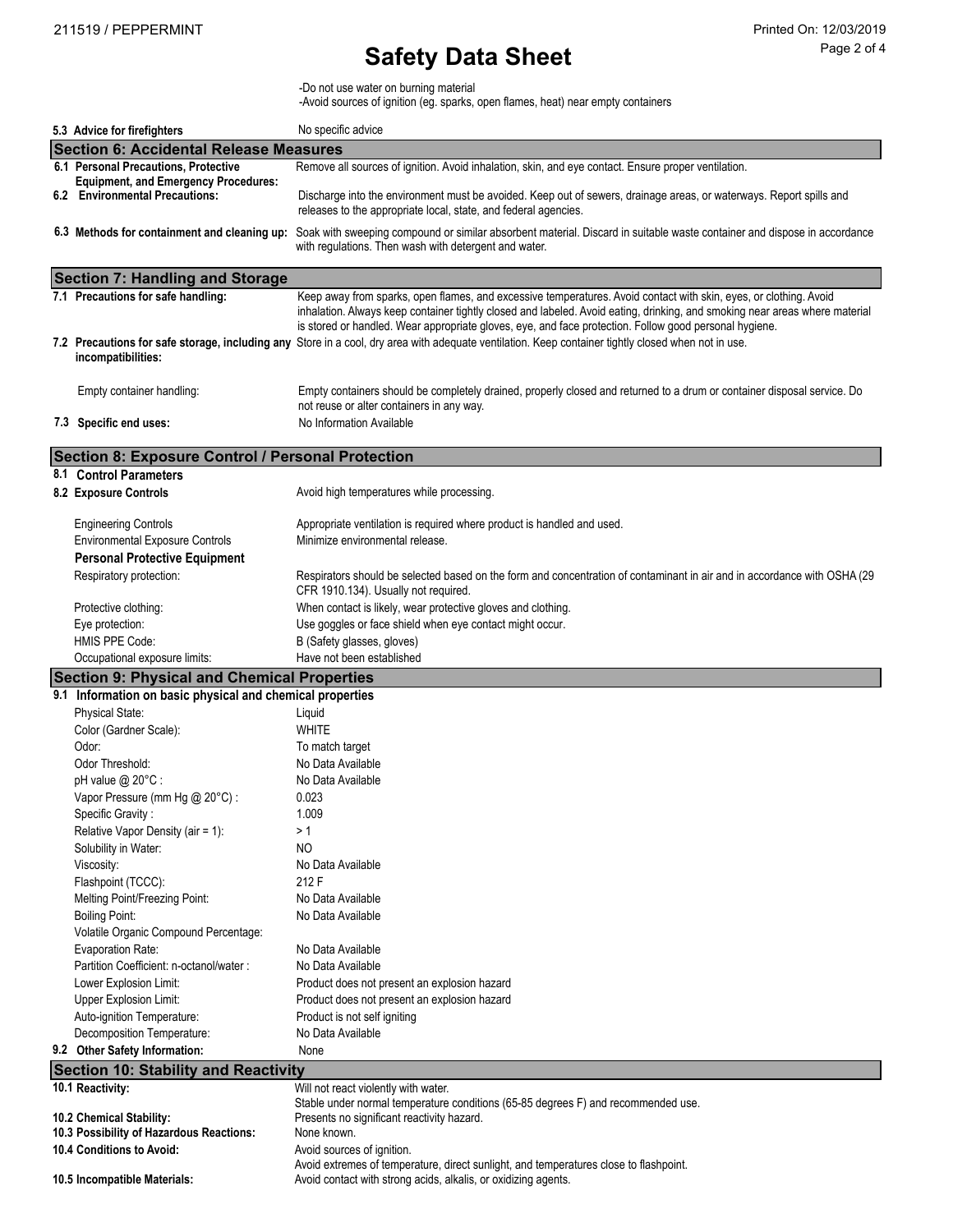## **Safety Data Sheet** Page 3 of 4

#### **10.6 Hazardous Decomposition Products:** None known.

#### **Section 11: Toxicological Effects**

| 11.1 Information on Toxicological effects |  |
|-------------------------------------------|--|
|-------------------------------------------|--|

|                                                                                       | This mixture has not been subjected to toxicological testing as a whole. The available data on the raw materials has been used to establish the health classification. |
|---------------------------------------------------------------------------------------|------------------------------------------------------------------------------------------------------------------------------------------------------------------------|
| Acute Toxicity Estimates for individual ingredients has been used, where appropriate. |                                                                                                                                                                        |

| Actile Toxicity Estimates for individual ingredients rias been used, where appropriate. |                                                               |  |
|-----------------------------------------------------------------------------------------|---------------------------------------------------------------|--|
| Acute Toxicity - Oral - Calculated LD50                                                 | not applicable - the classification criteria has not been met |  |
| Acute Toxicity - Dermal - Calculated LD50                                               | not applicable - the classification criteria has not been met |  |
| Acute Toxicity - Inhalation - Calculated LC50                                           | not applicable - the classification criteria has not been met |  |
| Skin Corrosion/irritation                                                               | Causes mild skin irritation.                                  |  |
| Serious Eye Damage/irritation                                                           | not applicable - the classification criteria has not been met |  |
| Respiratory or Skin Sensitization                                                       | May cause an allergic skin reaction.                          |  |
| Germ Cell Mutagenicity                                                                  | not applicable - the classification criteria has not been met |  |
| Carcinogenicity                                                                         | not applicable - the classification criteria has not been met |  |
| Reproductive Toxicity                                                                   | not applicable - the classification criteria has not been met |  |
| Specific Target Organ Toxicity - Single<br>Exposure                                     | not applicable - the classification criteria has not been met |  |
| Specific Target Organ Toxicity - Repeated<br>Exposure                                   | not applicable - the classification criteria has not been met |  |
| <b>Aspiration Hazard</b>                                                                | not applicable - the classification criteria has not been met |  |
| See Section 2 for additional health hazards                                             |                                                               |  |

### **Section 12: Ecological Information**

### **12.1 Toxicity**

| This mixture has not been subjected to environmental toxicologic testing as a whole. The available data on the raw materials has been used to establish the environmental c |                                                                                                                                                                                                                         |  |  |  |  |  |
|-----------------------------------------------------------------------------------------------------------------------------------------------------------------------------|-------------------------------------------------------------------------------------------------------------------------------------------------------------------------------------------------------------------------|--|--|--|--|--|
| Environmental Hazard Aquatic (Acute)                                                                                                                                        | not applicable - the classification criteria has not been met                                                                                                                                                           |  |  |  |  |  |
| Environmental Hazard Aguatic (Chronic)                                                                                                                                      | not applicable - the classification criteria has not been met                                                                                                                                                           |  |  |  |  |  |
| 12.2 Persistence and Degradability:                                                                                                                                         | No Data Available                                                                                                                                                                                                       |  |  |  |  |  |
| 12.3 Bioaccumulative Potential:                                                                                                                                             | No Data Available                                                                                                                                                                                                       |  |  |  |  |  |
| 12.4 Mobility in Soil:                                                                                                                                                      | No Data Available                                                                                                                                                                                                       |  |  |  |  |  |
| 12.5 Other Adverse Effects                                                                                                                                                  | No Data Available                                                                                                                                                                                                       |  |  |  |  |  |
| agencies.                                                                                                                                                                   | Discharge into the environment must be avoided. Keep out of sewers, drainage areas, or waterways. Report spills and releases to the appropriate local, state, and federal                                               |  |  |  |  |  |
|                                                                                                                                                                             | <b>Section 13: Disposal Considerations</b>                                                                                                                                                                              |  |  |  |  |  |
| 13.1 Waste Treatment Methods                                                                                                                                                |                                                                                                                                                                                                                         |  |  |  |  |  |
| Product:                                                                                                                                                                    | Discharge into the environment must be avoided.<br>Keep out of sewers, drainage areas, or waterways.<br>Dispose according to local, state, and federal regulations.<br>Handle per instructions under sections 6 thru 8. |  |  |  |  |  |
| Packing:                                                                                                                                                                    | Dispose according to local, state, and federal regulations.                                                                                                                                                             |  |  |  |  |  |
| <b>Section 14: Transportation Information</b>                                                                                                                               |                                                                                                                                                                                                                         |  |  |  |  |  |
| Harmonized Tariff Code:                                                                                                                                                     | 3302.90.10.10                                                                                                                                                                                                           |  |  |  |  |  |
| <b>Proper Shipping Names</b>                                                                                                                                                |                                                                                                                                                                                                                         |  |  |  |  |  |
| 49CFR/ADR/RID/IATA/IMDG                                                                                                                                                     | Not Considered Hazardous                                                                                                                                                                                                |  |  |  |  |  |
| <b>Section 15: Regulatory Information</b>                                                                                                                                   |                                                                                                                                                                                                                         |  |  |  |  |  |
| California Proposition 65 List:                                                                                                                                             |                                                                                                                                                                                                                         |  |  |  |  |  |
|                                                                                                                                                                             | Pulegone (indirect from natural food sources) 0.1074% (CAS: 89-82-7)                                                                                                                                                    |  |  |  |  |  |
|                                                                                                                                                                             | The listed materials that have been determined to come from a natural food source qualify for the Natural Food Source labeling exemption stated in 27 CCR § 25501 (a) & (b)                                             |  |  |  |  |  |
| The Comprehensive Environmental Response,                                                                                                                                   |                                                                                                                                                                                                                         |  |  |  |  |  |

| Compensation, and Liability Act (CERCLA):                                                                                                                       | None Known to Custom Essence |
|-----------------------------------------------------------------------------------------------------------------------------------------------------------------|------------------------------|
| Superfund Amendments and Reauthorization Act -<br>section 313 (SARA 313)<br>/Emergency Planning and Community Right-to-<br>Know Act sections 302 & 304 (EPCRA): |                              |
|                                                                                                                                                                 | None Known to Custom Essence |
| Toxic Release Inventory (TRI):                                                                                                                                  | None Known to Custom Essence |
| Clean Air Act – section 112 (r) (CAA) :                                                                                                                         | None Known to Custom Essence |

\*The aforementioned lists are subject to minimum quantity reporting thresholds, facility qualifications, and other factors that influence whether or not EPA reporting is necessary. The information above is given so that receiving parties can make the appropriate judgement on whether or not to report.